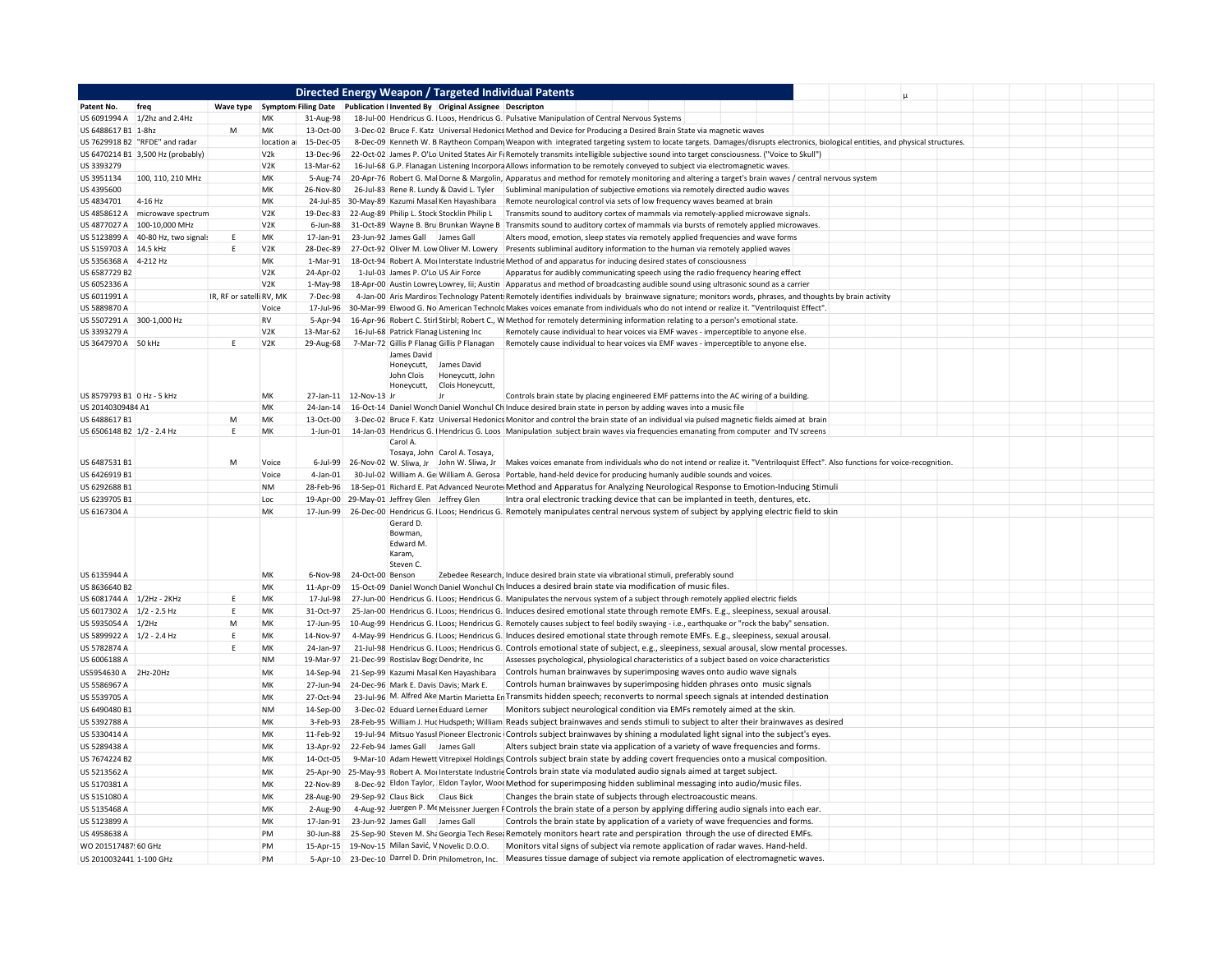| US 20130001422 A1            |              | PM                     | 28-Jun-12                                   |                                                   | 3-Jan-13 Gary Dean Lav The Procter & Gam Remote monitoring of the physical condition of a living subject                                                                                                                                                                    |                                                                  |  |  |  |
|------------------------------|--------------|------------------------|---------------------------------------------|---------------------------------------------------|-----------------------------------------------------------------------------------------------------------------------------------------------------------------------------------------------------------------------------------------------------------------------------|------------------------------------------------------------------|--|--|--|
| US 7811234 B2                |              | PM                     | 30-Aug-07                                   |                                                   | 12-Oct-10 William R. Mc California Institute Remotely monitors of a subject's physiological health and status, esp., the heart.                                                                                                                                             |                                                                  |  |  |  |
| US 4924744 A                 |              | Voice                  |                                             |                                                   | 9-Aug-88 15-May-90 Kimio Yamam Hudson Soft Co., Lt Generates and propagates artificial sound and voice sounds that will be heard by a target.                                                                                                                               |                                                                  |  |  |  |
| US 4616261 A                 |              | МK                     | 17-Oct-83                                   |                                                   | 7-Oct-86 James R. Craw Stimutech, Inc. Superimposes subliminal imaging onto a subject's existing television signal.                                                                                                                                                         |                                                                  |  |  |  |
| US 4395600 A                 |              | MK                     | 26-Nov-80                                   |                                                   | 26-Jul-83 Rene R. Lundy Lundy Rene R, Tyle Controls mental state of subjects by adding imperceptible subliminal messaging to audio signals.                                                                                                                                 |                                                                  |  |  |  |
| US 9433789 B2                |              | MK                     | 14-Mar-14                                   |                                                   | 6-Sep-16 Laura Tyler Pe Micron Devices LIc Apparatus for remote neural control of subjects via an implanted RF circuit                                                                                                                                                      |                                                                  |  |  |  |
| US 8892208 B2                |              | MK                     | 13-Jun-13                                   |                                                   | 18-Nov-14 Michael P. Fly Univeristy of Michi Remotely reads brain waves, sends back response to achieve desired brain state.                                                                                                                                                |                                                                  |  |  |  |
| US 5788648 A 1-30 Hz         |              | MK                     | 4-Mar-97                                    |                                                   | 4-Aug-98 Eric Tab Nade Quantum Interfere Reads subject brain state by sending stimuli and then reading/receiving response                                                                                                                                                   |                                                                  |  |  |  |
| US 7689272 B2                |              | <b>NM</b>              | 7-Jun-02                                    |                                                   | 30-Mar-10 Lawrence Fan Lawrence Farwell Reads brain waves to monitor participation in organizations, specific activities, etc                                                                                                                                               |                                                                  |  |  |  |
| US 2016037522 5-40 Hz        |              | МK                     |                                             |                                                   | 1-Mar-16 29-Dec-16 Joel Steven G(Joel Steven Goldbe Controls human behavior via targeting human brain with ELF (extremely low frequency) EMFs                                                                                                                               |                                                                  |  |  |  |
| US 7609001 B2                |              | Disable                | 6-Dec-06                                    |                                                   | 27-Oct-09 James G. Sma Raytheon Compan Device that is able to direct high-power magnetic waves at a target for weapon purposes.                                                                                                                                             |                                                                  |  |  |  |
| US 4700068 A                 |              | Disable                | 31-Jan-86                                   |                                                   | 13-Oct-87 Frederick J. M Hughes Aircraft Co Allows extremely precise aim of particle beams over distances of up to several thousand miles                                                                                                                                   |                                                                  |  |  |  |
| US 7405834 B1 1 kHz          |              | Aim                    | 15-Feb-06                                   |                                                   | 29-Jul-08 Joseph C. Mar Lockheed Martin C Imaging device that improves the aim of directed energy weapons                                                                                                                                                                   |                                                                  |  |  |  |
| US 20120274147 A1            | M            | MK                     | 19-Oct-11                                   |                                                   | 1-Nov-12 Frederick P. S Alliant Techsystem Technique for wireless transmission of magnetic waves for use w/energy weapons                                                                                                                                                   |                                                                  |  |  |  |
| US 8049173 B1                | F.           | Multi                  | 17-May-07                                   |                                                   | 1-Nov-11 Kenneth W. B Raytheon Compan Combination RF directed energy weapon and imaging (visual monitoring) tool                                                                                                                                                            |                                                                  |  |  |  |
| US 2860627 A                 |              | МK                     | 26-Mar-53                                   |                                                   | 18-Nov-58 Charles M Hai Charles M Harden, Reads subject brain waves by applying light stimulation to brain and reading response.                                                                                                                                            |                                                                  |  |  |  |
|                              |              |                        |                                             |                                                   | 8-Aug-61 Lawrence Jose Lawrence Joseph L, Causes subject to hear audible sounds by transmitting electrical (inaudible) waves at face                                                                                                                                        |                                                                  |  |  |  |
| US 2995633 A<br>US 3566347 A |              | V <sub>2</sub> K<br>MK | 25-Sep-58<br>27-Apr-67                      |                                                   | 23-Feb-71 Andrew E Flar Gen Dynamics Corr A system for producing aural psychological disturbances and partial deafness in the enemy.                                                                                                                                        |                                                                  |  |  |  |
| US 20020002464 A1            |              | <b>NM</b>              | 31-Aug-99                                   |                                                   |                                                                                                                                                                                                                                                                             |                                                                  |  |  |  |
|                              |              | <b>NM</b>              |                                             |                                                   | 3-Jan-02 Valery A. Petr Valery A. Petrushin A system for monitoring emotions by listening to a conversation between at least two persons.<br>24-Feb-15 Valery A. Petr Accenture Global S A system for detecting emotion in voice signals by monitoring phone conversations. |                                                                  |  |  |  |
| US 8965770 B2                |              |                        | 29-Mar-11                                   |                                                   |                                                                                                                                                                                                                                                                             |                                                                  |  |  |  |
| US 7282727 B2                |              | МK                     |                                             |                                                   | 23-Oct-13 13-May-14 Todd Eisenbei Genesis Illuminatio Psychologically/physically incapacitates subject via the remote application of pulsed light.                                                                                                                          |                                                                  |  |  |  |
| US 6559769 B2                |              | <b>NM</b>              | 7-Dec-01                                    |                                                   | 6-May-03 Eric Anthony, Eric Anthony, Joser Monitoring system comprised of microprocessors installed in vehicles, personal property and homes to continually monitor and determine undesirable behavior in targeted individuals                                              |                                                                  |  |  |  |
| US 6873261 B2                |              | <b>NM</b>              | 17-Jan-03                                   |                                                   | 29-Mar-05 Eric Anthony, Eric Anthony, Joser Monitos and determines undesirable behavior in humans via wireless microprocessors in vehicles, personal property and homes                                                                                                     |                                                                  |  |  |  |
| US 20080282817 A1            |              | Locate                 |                                             |                                                   | 26-Oct-07 20-Nov-08 David S. Breet Intelligent Tech Int Remotely monitors & uploads presence / movement of human occupants in vehicles                                                                                                                                      |                                                                  |  |  |  |
| US 5653462 A 144 MHz         | Ε            | Locate                 | 21-Jul-95                                   |                                                   | 5-Aug-97 David S. Breet Automotive Technt Monitors occupant position in vehicles via ultrasonic/microwave sensor                                                                                                                                                            |                                                                  |  |  |  |
| US 8362884 B2                |              | Battery                | 16-Feb-11                                   |                                                   | 29-Jan-13 Robert T. Dug Rolls-Royce North / Power system. Maintains directed energy weapons in ready state (avoiding power down)                                                                                                                                            |                                                                  |  |  |  |
| US 20120104282 A1            |              | Aim                    | 29-May-09                                   |                                                   | 3-May-12 James R. Galli Gallivan James R   Target-tracking system for use with hand-held directed energy weapons.                                                                                                                                                           |                                                                  |  |  |  |
| US 20090193344 A1            |              | <b>NM</b>              | 24-Jan-08                                   |                                                   | 30-Jul-09 Scott Smyers Sony Corporation Method of monitoring community mood by remotely analyzing voice, text, and biometrics                                                                                                                                               |                                                                  |  |  |  |
| US 20090257555 A1            |              | Locate                 | 10-Feb-09                                   |                                                   | 15-Oct-09 Alex Chalmers American Science AX-ray inspection trailer that can sense the presence of humans within a structure.                                                                                                                                                |                                                                  |  |  |  |
| US 8194822 B2                |              | Locate                 | 28-Sep-10                                   |                                                   | 5-Jun-12 Peter Rothsch American Science / X-ray inspection device that can sense the presence of humans within a structure.                                                                                                                                                 |                                                                  |  |  |  |
| US 5551879 A 1Hz-500Hz       |              | MK                     |                                             |                                                   | Dream alteration                                                                                                                                                                                                                                                            |                                                                  |  |  |  |
| US5954630 A 2Hz-20Hz         |              | V2K                    | 16-Jun-05                                   |                                                   |                                                                                                                                                                                                                                                                             |                                                                  |  |  |  |
| US 5330414 A 4Hz-30Hz        |              | MK                     | 13-Jun-05                                   |                                                   |                                                                                                                                                                                                                                                                             |                                                                  |  |  |  |
| US 3951134 A 10MHz - 210MHz  |              | MK                     | 27-May-05                                   |                                                   |                                                                                                                                                                                                                                                                             |                                                                  |  |  |  |
| EP 2113063 A1 95GHz          |              |                        | 1-Jul-05                                    |                                                   |                                                                                                                                                                                                                                                                             | Affects tissues to depth of 0.5mm: blood vessels, nerves, glands |  |  |  |
| 3.5Hz - 3kHz                 |              | V <sub>2</sub> K       |                                             |                                                   |                                                                                                                                                                                                                                                                             |                                                                  |  |  |  |
|                              |              |                        |                                             |                                                   |                                                                                                                                                                                                                                                                             |                                                                  |  |  |  |
|                              |              |                        |                                             |                                                   |                                                                                                                                                                                                                                                                             |                                                                  |  |  |  |
|                              | Acronym      |                        | <b>Full Designator</b>                      | <b>Freq Range</b>                                 | <b>Applications</b>                                                                                                                                                                                                                                                         |                                                                  |  |  |  |
|                              |              |                        |                                             |                                                   |                                                                                                                                                                                                                                                                             |                                                                  |  |  |  |
|                              | <b>III.F</b> |                        | (Ultra-Low Frequencies)                     | $3 - 30$ Hz                                       |                                                                                                                                                                                                                                                                             |                                                                  |  |  |  |
|                              | ELF          |                        | (Extremely Low Frequencies)                 | 30 - 300 Hz                                       | Navy strategic communications                                                                                                                                                                                                                                               |                                                                  |  |  |  |
|                              | VF           |                        | (Voice Frequencies)                         | 300 - 3000 Hz                                     |                                                                                                                                                                                                                                                                             |                                                                  |  |  |  |
|                              | VLF<br>LF    |                        | (Very-Low Frequencies)<br>(Low Frequencies) | 3 kHz - 30 kHz<br>30 kHz - 300 kHz                | Navy strategic communications<br>Navy Comm, Navigation (NDBs)                                                                                                                                                                                                               |                                                                  |  |  |  |
|                              | MF           |                        | (Medium Frequencies)                        | 300 kHz - 3 MHz                                   | Navigation (NDBs), AM Broadcast                                                                                                                                                                                                                                             |                                                                  |  |  |  |
|                              | HF           |                        | (High Frequencies)                          | 3 MHz - 30 MHz                                    | Short Wave, Ham Radio, Int'l Broadcast                                                                                                                                                                                                                                      |                                                                  |  |  |  |
|                              | VHF          |                        | (Very-High Frequencies)                     | 30 MHz - 300 MHz                                  | FM Broadcast, Television, Police/Fire                                                                                                                                                                                                                                       |                                                                  |  |  |  |
|                              | UHF          |                        | (Ultra-High Frequencies)                    | 300 MHz - 3 GHz                                   | Satellite, GPS, Cell Phone, Television                                                                                                                                                                                                                                      |                                                                  |  |  |  |
|                              | SHF          |                        | (Super-High Frequencies)                    | 3 GHz - 30 GHz                                    | Satellite Comm and Broadcast                                                                                                                                                                                                                                                |                                                                  |  |  |  |
|                              |              |                        |                                             | EHF (Extremely High Frequencies) 30 GHz - 300 GHz | Satellite Comm-                                                                                                                                                                                                                                                             |                                                                  |  |  |  |
|                              |              |                        |                                             |                                                   |                                                                                                                                                                                                                                                                             |                                                                  |  |  |  |
|                              |              |                        |                                             |                                                   |                                                                                                                                                                                                                                                                             |                                                                  |  |  |  |
|                              |              |                        |                                             |                                                   |                                                                                                                                                                                                                                                                             |                                                                  |  |  |  |
|                              |              |                        |                                             | <b>Helpful Patents for Targets</b>                |                                                                                                                                                                                                                                                                             |                                                                  |  |  |  |
| USP # 6.430.443              |              |                        | august, 2002                                |                                                   | helps to eliminate auditory hallucinations                                                                                                                                                                                                                                  |                                                                  |  |  |  |
| USP 5562597                  |              |                        | 1-Oct-96                                    |                                                   | uses electrical stimulation of a crystal and it's supposed to reduce stress                                                                                                                                                                                                 |                                                                  |  |  |  |
| US 7297100 B2                |              |                        |                                             |                                                   | Device for magnetic and electric field shielding                                                                                                                                                                                                                            |                                                                  |  |  |  |
| WO 1995005128 A1             |              |                        |                                             |                                                   | Protection of living systems from electromagnetic fields                                                                                                                                                                                                                    |                                                                  |  |  |  |
|                              |              |                        |                                             |                                                   |                                                                                                                                                                                                                                                                             |                                                                  |  |  |  |
| US 20140039821 A1            |              |                        |                                             |                                                   | Methods of scanning, analyzing and identifying electromagnetic field sources                                                                                                                                                                                                |                                                                  |  |  |  |
|                              |              |                        |                                             |                                                   |                                                                                                                                                                                                                                                                             |                                                                  |  |  |  |
|                              |              |                        |                                             |                                                   |                                                                                                                                                                                                                                                                             |                                                                  |  |  |  |
|                              |              |                        |                                             |                                                   |                                                                                                                                                                                                                                                                             |                                                                  |  |  |  |
|                              |              |                        |                                             |                                                   |                                                                                                                                                                                                                                                                             |                                                                  |  |  |  |
|                              |              |                        |                                             |                                                   |                                                                                                                                                                                                                                                                             |                                                                  |  |  |  |
|                              |              |                        |                                             |                                                   |                                                                                                                                                                                                                                                                             |                                                                  |  |  |  |
|                              |              |                        |                                             |                                                   |                                                                                                                                                                                                                                                                             |                                                                  |  |  |  |
|                              |              |                        |                                             |                                                   |                                                                                                                                                                                                                                                                             |                                                                  |  |  |  |